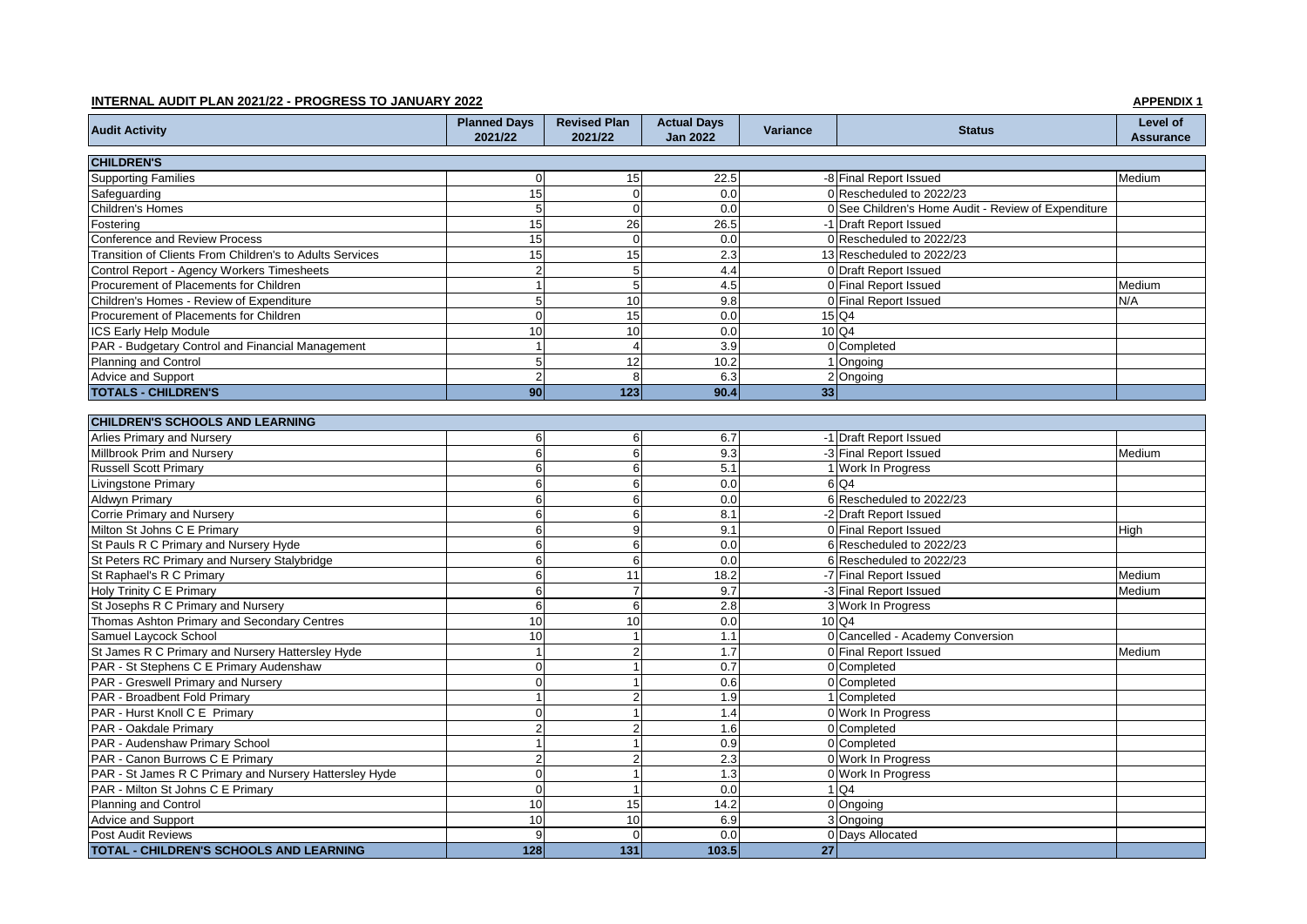| <b>Audit Activity</b> | <b>Planned Davs</b><br>2021/22 | <b>Revised Plan</b><br>2021/22 | <b>Actual Davs</b><br><b>Jan 2022</b> | <b>COLOR</b><br>Variance | <b>Status</b> | <b>Level of</b><br>Assurance |
|-----------------------|--------------------------------|--------------------------------|---------------------------------------|--------------------------|---------------|------------------------------|
|                       |                                |                                |                                       |                          |               |                              |

| <b>ADULTS</b>                              |    |     |      |                          |     |
|--------------------------------------------|----|-----|------|--------------------------|-----|
| Contract Monitoring - Care Homes           |    | 13. | 13.2 | 0 Work In Progress       |     |
| Home Care                                  | 15 |     | 0.0  | 0 Deferred               |     |
| Safeguarding - Adult Services              | 15 | 20  | 31.7 | -12 Draft Report Issued  |     |
| Out Of Hours                               | 15 |     | 0.0  | 0 Rescheduled to 2022/23 |     |
| Budgetary Control and Financial Management | 15 | 15  | 3.0  | 12 Work In Progress      |     |
| Learning Disabilities Client Accounts      |    | 21  | 21.0 | 0 Final Report Issued    | N/A |
| PAR - Locality Teams - Care Management     |    |     | 0.6  | 0 Completed              |     |
| PAR - Homemaker Service                    |    |     | 0.0  | 0 Work In Progress       |     |
| Planning and Control                       |    |     | 4.3  | 1 Ongoing                |     |
| Advice and Support                         |    |     | 2.6  | 2 Ongoing                |     |
| Post Audit Reviews                         |    |     | 0.0  | 0 Days Allocated         |     |
| <b>TOTALS - ADULTS</b>                     | 87 | 80  | 76.3 |                          |     |
| <b>BOBULATION UP ALTU.</b>                 |    |     |      |                          |     |

| <b>POPULATION HEALTH</b>                          |  |  |                  |  |                     |  |  |
|---------------------------------------------------|--|--|------------------|--|---------------------|--|--|
| Public Health - Contract Monitoring Sexual Health |  |  | 0.01             |  | 0 Deferred          |  |  |
| Planning and Control                              |  |  | 0.91             |  | 2 Ongoing           |  |  |
| <b>Advice and Support</b>                         |  |  | 0.01             |  | . Ongoing           |  |  |
| Post Audit Reviews                                |  |  | 0.01             |  | 0 Davs Not Required |  |  |
| <b>TOTALS - POPULATION HEALTH</b>                 |  |  | 0.9 <sub>l</sub> |  |                     |  |  |

| <b>PLACE</b>                                              |          |          |      |  |                          |     |  |
|-----------------------------------------------------------|----------|----------|------|--|--------------------------|-----|--|
| Post Payment Assurance - Discretionary Business Grants    | 10       | 10       | 6.1  |  | 4 Ongoing                |     |  |
| Processing - Business Grants                              |          |          | 5.3  |  | -1 Ongoing               |     |  |
| <b>Hattersley Collaboration Agreement</b>                 | 6        | 6        | 0.3  |  | 6 Work In Progress       |     |  |
| Monitoring of the Facilities Management Contract          | 15       | $\Omega$ | 0.0  |  | 0 Rescheduled to 2022/23 |     |  |
| Monitoring Of The Catering Contract                       | 15       | 15       | 0.0  |  | 15 Deferred              |     |  |
| <b>Building Control</b>                                   | 15       |          | 0.0  |  | 0 Rescheduled to 2022/23 |     |  |
| <b>Hattersley Collaboration Agreement</b>                 |          | g        | 10.2 |  | -1 Final Report Issued   | N/A |  |
| Capital Project - Control Report - Hyde Community College |          | 12       | 13.0 |  | -1 Work In Progress      |     |  |
| Transys - System Sign Off                                 |          |          | 1.1  |  | 6 Work In Progress       |     |  |
| Control Report - Waste Collection                         |          |          | 0.2  |  | 0 Completed              |     |  |
| Homelessness and Advice                                   | 15       | 15       | 0.8  |  | 14 Work In Progress      |     |  |
| Welfare Rights - System Sign Off                          | 5        |          | 0.0  |  | 5 Rescheduled to 2022/23 |     |  |
| <b>Bereavement Services</b>                               | 15       |          | 0.0  |  | 0 Deferred               |     |  |
| Procurement                                               | 15       |          | 0.0  |  | 0 Deferred               |     |  |
| Local Authority Bus Subsidy Grant                         |          |          | 2.3  |  | 0 Completed              |     |  |
| Control Report - A Bed Each Night (ABEN)                  |          |          | 4.3  |  | 0 Final Report Issued    | N/A |  |
| Taxi Compliance Booking System - System Sign Off          |          |          | 6.8  |  | -1 Completed             |     |  |
| <b>Household Support Fund</b>                             |          |          | 12.6 |  | -13 Ongoing              |     |  |
| PAR - Planning Process                                    |          |          | 3.9  |  | 0 Completed              |     |  |
| PAR - Capital Projects - Education                        |          |          | 0.0  |  | 3 Rescheduled to 2022/23 |     |  |
| PAR - Control Report - Waste Collection                   |          |          | 0.8  |  | 1 Final Report Issued    | N/A |  |
| PAR - Section 106 Agreements and Levies                   |          |          | 1.2  |  | 0 Work In Progress       |     |  |
| PAR - Provision of the Integrated Transport Service       | $\Omega$ |          | 0.0  |  | 3 Rescheduled to 2022/23 |     |  |
| Planning and Control                                      | 10       | 10       | 8.2  |  | 2 Ongoing                |     |  |
| Advice and Support                                        | 9        | q        | 5.0  |  | 4 Ongoing                |     |  |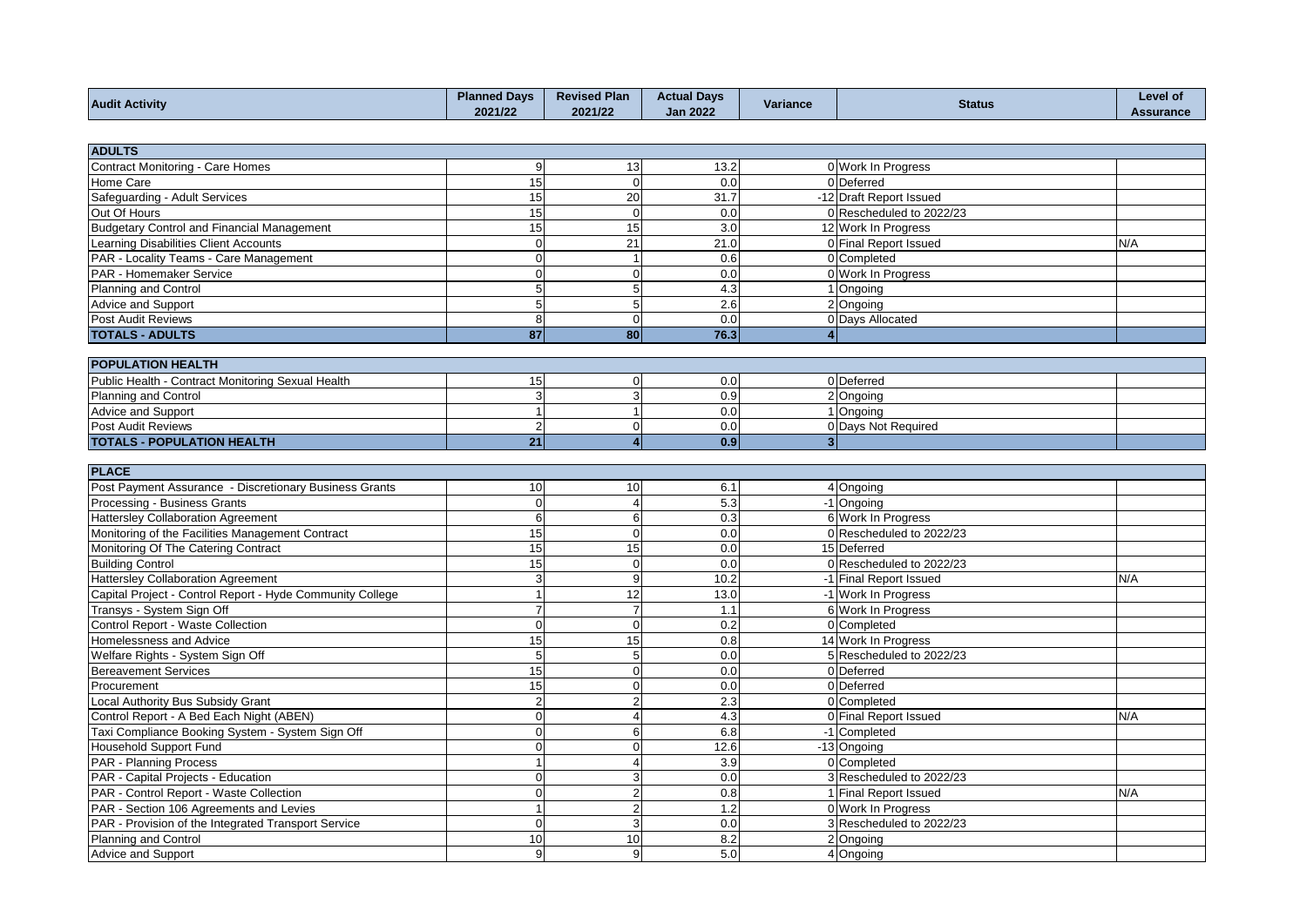| <b>Audit Activity</b>                                      | <b>Planned Days</b><br>2021/22 | <b>Revised Plan</b><br>2021/22 | <b>Actual Days</b><br><b>Jan 2022</b> | Variance | <b>Status</b>             | Level of<br><b>Assurance</b> |
|------------------------------------------------------------|--------------------------------|--------------------------------|---------------------------------------|----------|---------------------------|------------------------------|
| <b>Post Audit Reviews</b>                                  | 18                             | $\mathbf 0$                    | 0.0                                   |          | 0 Days Allocated          |                              |
| <b>TOTALS - PLACE</b>                                      | 163                            | 127                            | 82.0                                  | 45       |                           |                              |
|                                                            |                                |                                |                                       |          |                           |                              |
| <b>GOVERNANCE</b>                                          |                                |                                |                                       |          |                           |                              |
| Post Payment Assurance - Business Grants                   | 20                             | 15                             | 11.0                                  |          | 4 Ongoing                 |                              |
| Capita System Review                                       | $\overline{0}$                 | $\overline{5}$                 | 5.1                                   |          | 0 Work in Progress        |                              |
| Debtors - Full System                                      | 15                             | 15                             | 2.8                                   |          | 12 Rescheduled to 2022/23 |                              |
| Review of Financial Systems - Housing Benefits             | 15                             | $\mathbf 0$                    | 0.0                                   |          | 0 Rescheduled to 2022/23  |                              |
| Council Tax Full System                                    | 15                             | 25                             | 34.8                                  |          | -10 Work in Progress      |                              |
| Term Time Only Changes - December Back Pay                 | $\mathbf{0}$                   | $\pmb{0}$                      | 9.1                                   |          | -9 Completed              |                              |
| i TRENT Self Service                                       | 3                              | 3                              | 2.9                                   |          | 0 Work in Progress        |                              |
| Payroll - External Audit Checks                            | 10                             | $\mathbf 0$                    | 0.0                                   |          | 0 Days Not Required       |                              |
| Registrars (Births, Deaths and Marriages)                  | $\overline{5}$                 | 8                              | 7.9                                   |          | 0 Work in Progress        |                              |
| Members Allowances - Publication                           | $\mathbf{3}$                   | 3                              | 2.6                                   |          | 1 Completed               |                              |
| ATS - Applicant Tracking System - Greater Jobs             | $\overline{5}$                 | $\overline{0}$                 | 0.0                                   |          | 0 Rescheduled to 2022/23  |                              |
| Softbox Upgrade                                            | $\mathbf 0$                    | 8                              | 8.4                                   |          | 0 Completed               |                              |
| Term Time Only Changes                                     | $\overline{0}$                 | 11                             | 12.0                                  |          | -2 Completed              |                              |
| Procure to Pay System                                      | $\Omega$                       | $\Omega$                       | 0.8                                   |          | 0 Final Report Issued     | Medium                       |
| Capita One System                                          | 15                             | 15                             | 0.0                                   |          | 15 Deferred               |                              |
| <b>Duplicate Payment Exercise</b>                          | 3                              | $\overline{4}$                 | 5.7                                   |          | -1 Ongoing                |                              |
| Car Allowances Annual Review                               | $\overline{2}$                 | $\overline{2}$                 | 1.9                                   |          | 0 Completed               |                              |
| <b>Project Assurance Work</b>                              | 10                             | $\mathbf 0$                    | 0.0                                   |          | 0 Days Not Required       |                              |
| Monthly Data Collection Teachers Pensions Phase 2          | $\overline{c}$                 | $\overline{c}$                 | 0.0                                   |          | 2 Rescheduled to 2022/23  |                              |
| Data Quality across systems - YOT, Adults, Waste           | 15                             | $\overline{0}$                 | 0.0                                   |          | 0 Deferred                |                              |
| Support to the Transformation Team                         | $\overline{0}$                 | 20                             | 0.5                                   |          | 20 Ongoing                |                              |
| IG Assurance Work                                          | $\Omega$                       | $\overline{c}$                 | 0.0                                   |          | $2$ Q <sub>4</sub>        |                              |
| <b>ICS Data Checks</b>                                     | 15                             | $\overline{4}$                 | 3.8                                   |          | 0 Completed               |                              |
| Advice - Omicron, Hospitality and Leisure Grant            | $\mathbf 0$                    | $\pmb{0}$                      | 7.4                                   |          | -7 Ongoing                |                              |
| PAR - Control Report - NNDR Fraud                          | $\mathbf 2$                    | $\overline{c}$                 | 2.9                                   |          | -1 Completed              |                              |
| PAR - Determination/Recovery of Adult Service Care Charges | $\overline{3}$                 | 8                              | 14.9                                  |          | -7 Work in Progress       |                              |
| PAR - Payroll System                                       | $\overline{2}$                 | $\overline{2}$                 | 1.0                                   |          | 0 Work in Progress        |                              |
| PAR - Creditors Full System                                | $\Omega$                       | $\overline{2}$                 | 0.7                                   |          | 1 Work in Progress        |                              |
| PAR - Softbox                                              | $\mathbf 0$                    | $\overline{2}$                 | 2.1                                   |          | 0 Completed               |                              |
| PAR - Liquid Logic                                         | $\mathbf 0$                    | $\mathbf 0$                    | 0.3                                   |          | 0 Completed               |                              |
| Planning and Control                                       | 13                             | 24                             | 13.3                                  |          | 11 Ongoing                |                              |
| <b>Advice and Support</b>                                  | 25                             | 5                              | 16.9                                  |          | -12 Ongoing               |                              |
| Post Audit Reviews                                         | 10                             | $\mathbf 0$                    | 0.0                                   |          | 0 Days Allocated          |                              |
| <b>TOTALS - GOVERNANCE</b>                                 | 206                            | 187                            | 168.8                                 | 18       |                           |                              |
| <b>FINANCE</b>                                             |                                |                                |                                       |          |                           |                              |
| Information Governance                                     | 15                             | 15                             | 0.0                                   |          | 15 Rescheduled to 2022/23 |                              |
| Review of Financial Regulations                            | $\pmb{0}$                      | $\overline{4}$                 | 4.3                                   |          | 0 Completed               |                              |
| Achievement of Savings Plans                               | 15                             | $\pmb{0}$                      | 0.0                                   |          | 0 Deferred                |                              |
| <b>VAT</b>                                                 | 15                             | $\overline{2}$                 | 1.5                                   |          | 0 Rescheduled to 2022/23  |                              |
| Monitoring of Capital Programme                            | 15                             | 15                             | 0.0                                   |          | 15 Rescheduled to 2022/23 |                              |
| <b>Treasury Management</b>                                 | 15                             | 15                             | 14.8                                  |          | 0 Final Report Issued     | High                         |
| <b>Fixed Assets</b>                                        | 15                             | 15                             | 0.0                                   |          | 15 Work In Progress       |                              |
| George Byron Trust Audit of Accounts                       | $\overline{1}$                 | $\overline{1}$                 | 2.3                                   |          | -1 Completed              |                              |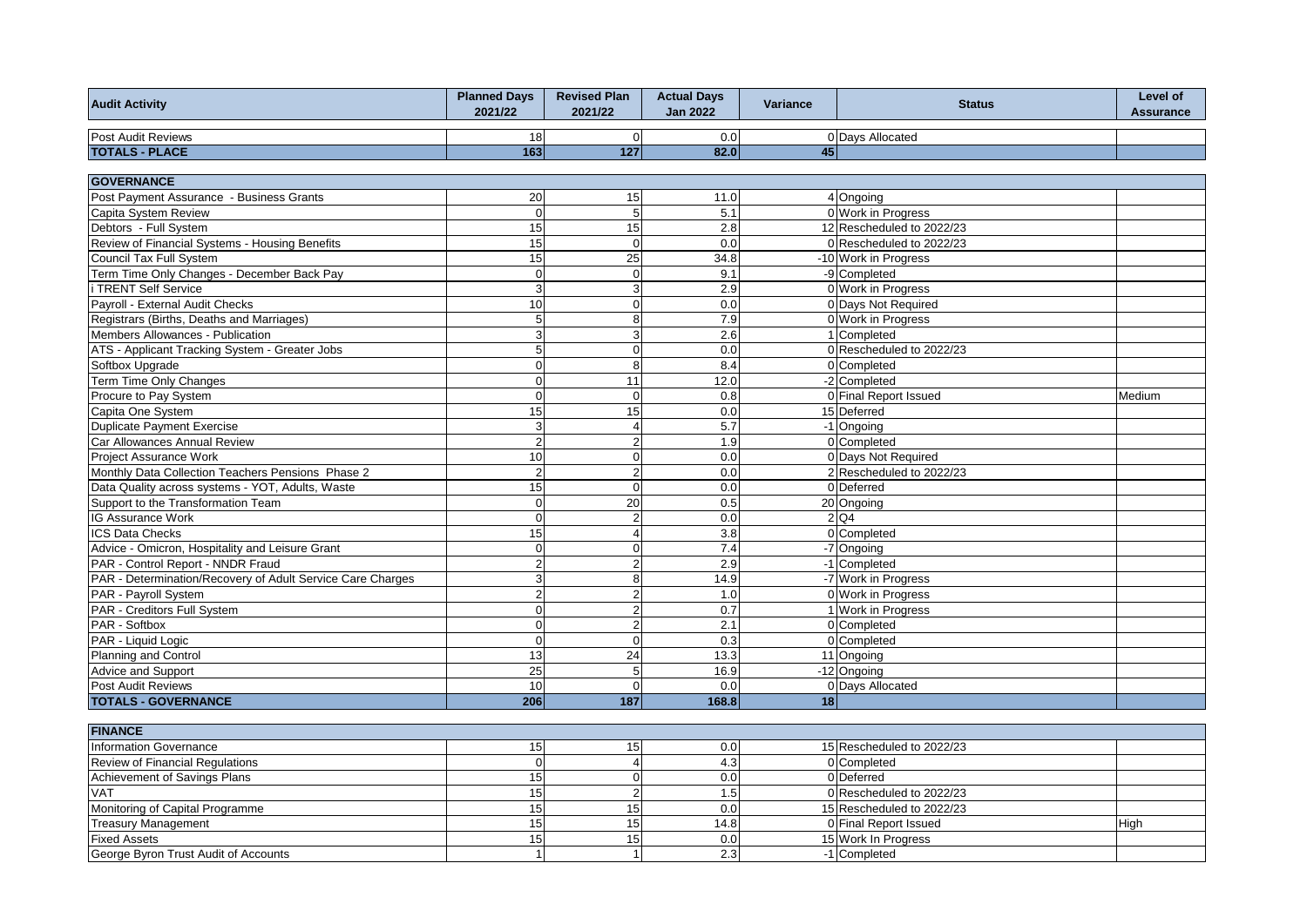| <b>Audit Activity</b>                                           | <b>Planned Days</b><br>2021/22 | <b>Revised Plan</b><br>2021/22 | <b>Actual Days</b><br><b>Jan 2022</b> | Variance | <b>Status</b>             | Level of<br><b>Assurance</b> |
|-----------------------------------------------------------------|--------------------------------|--------------------------------|---------------------------------------|----------|---------------------------|------------------------------|
| External Audit Checks - General Expenditure                     | 10                             | $\overline{0}$                 | 0.0                                   |          | 0 Work Not required       |                              |
| <b>Risk Management</b>                                          | 15                             | 15                             | 0.0                                   |          | 15 Deferred               |                              |
| Digital Tax - System Sign Off                                   | $\mathbf{0}$                   | $\mathbf 0$                    | 2.7                                   |          | -3 Work In Progress       |                              |
| Advice - Adult Social Care Infection Control and Testing Grant  | $\mathbf 0$                    | $\mathbf 0$                    | 0.5                                   |          | 0 Work In Progress        |                              |
| Cooperative Network Infrastructure (CNI)                        | $\overline{8}$                 | 20                             | 21.9                                  |          | -2 Draft Report Issued    |                              |
| Network Management                                              | $\overline{3}$                 | $\overline{4}$                 | 0.7                                   |          | 3 Work In Progress        |                              |
| <b>Access Control Management</b>                                | 5                              | 6                              | 10.9                                  |          | -5 Work In Progress       |                              |
| <b>Vulnerability Management</b>                                 | 5                              | $\overline{7}$                 | 2.0                                   |          | 5 Work In Progress        |                              |
| ICT Business Continuity and Disaster Recovery                   | 16                             | 14                             | 2.6                                   |          | 11 Work In Progress       |                              |
| Physical and Environmental Controls                             | 5                              | 6                              | 3.3                                   |          | 2 Work In Progress        |                              |
| New BACS - System Sign Off                                      | $\mathbf{0}$                   | $\mathbf 0$                    | 1.1                                   |          | -1 Work In Progress       |                              |
| Second PAR - Cyber Security Review                              | $\overline{1}$                 | $\overline{2}$                 | $\overline{2.0}$                      |          | 0 Completed               |                              |
| PAR - Income Management                                         | $\mathbf{0}$                   | $\overline{0}$                 | 0.2                                   |          | 0 Completed               |                              |
| PAR - Review of Financial Systems - General Ledger              | $\overline{0}$                 | $\overline{2}$                 | 2.5                                   |          | -1 Completed              |                              |
| PAR - Third Party Supplier Management                           | $\mathbf 0$                    | $\overline{2}$                 | 1.8                                   |          | 0 Completed               |                              |
| <b>Planning and Control</b>                                     | 10                             | 11                             | 10.4                                  |          | 1 Ongoing                 |                              |
| Advice and Support                                              | $\overline{9}$                 | 9                              | 9.2                                   |          | 0 Ongoing                 |                              |
| Post Audit Reviews                                              | 16                             | $\Omega$                       | 0.0                                   |          | 0 Days Allocated          |                              |
| <b>TOTALS - FINANCE</b>                                         | 194                            | 163                            | 94.6                                  | 69       |                           |                              |
|                                                                 |                                |                                |                                       |          |                           |                              |
| <b>GREATER MANCHESTER PENSION FUND</b>                          |                                |                                |                                       |          |                           |                              |
| <b>Treasury Management</b>                                      | $\mathbf 0$                    | 10                             | 10.3                                  |          | 0 Final Report Issued     | High                         |
| Debtors                                                         | 15                             | 10                             | 8.2                                   |          | 2 Work In Progress        |                              |
| Agresso Project                                                 | 10                             | $\mathbf 0$                    | 0.0                                   |          | 0 Cancelled               |                              |
| <b>Website Security</b>                                         | $\overline{7}$                 | 5                              | 6.9                                   |          | -2 Work In Progress       |                              |
| Changes in LGPS Regulations                                     | 15                             | $\mathbf 0$                    | 0.0                                   |          | 0 Cancelled               |                              |
| <b>Contact Centre</b>                                           | 10                             | 10                             | 0.0                                   |          | 10 Rescheduled to 2022/23 |                              |
| <b>Property Transfer</b>                                        | 15                             | 5                              | 0.8                                   |          | 4 Completed               |                              |
| <b>Creditor Supplier Closure Routine</b>                        | $\mathbf 0$                    |                                | 0.0                                   |          | Completed                 |                              |
| Treasury Management Workflow - Sign Off                         | $\mathbf 0$                    |                                | 0.0                                   |          | 1 Completed               |                              |
| Local Disposal of Computer Waste                                | $\mathbf 0$                    |                                | 0.0                                   |          | 1 Cancelled               |                              |
| Advice and Support - Pensions Smarter Scan System Sign Off      | $\mathbf 0$                    | $\overline{2}$                 | 1.5                                   |          | 0 Completed               |                              |
| Advice and Support - NFI follow up work                         | $\mathbf 0$                    | 5                              | 4.7                                   |          | 0 Ongoing                 |                              |
| Advice and Support - IKEN System Sign Off                       | $\overline{0}$                 | 16                             | 12.5                                  |          | 3 Suspended               |                              |
| <b>Capital Call Execution Service</b>                           | 15                             | $\mathbf 0$                    | 0.0                                   |          | 0 Rescheduled to 2022/23  |                              |
| Fund Manager - Sci Beta                                         | 10                             | 10                             | 5.8                                   |          | 4 Work In Progress        |                              |
| Northern Private Equity Partnership - NPEP                      | 15                             | 15                             | 6.8                                   |          | 8 Work In Progress        |                              |
| New Custodian - Northern Trust                                  | $\overline{0}$                 | $\overline{1}$                 | 0.7                                   |          | 0 Final Report Issued     | High                         |
| Fund Manager - Stone Harbor                                     | $\overline{1}$                 | 9                              | 8.6                                   |          | 0 Final Report Issued     | High                         |
| <b>Compliance Function</b>                                      | 15                             | $\mathbf 0$                    | 0.0                                   |          | 0 Cancelled               |                              |
| iConnect - Monthly Data Collection (Post Implementation Review) | 15                             | 16                             | 8.8                                   |          | 7 Work in Progress        |                              |
| Restructure - Probation Service                                 | 5                              | $\overline{1}$                 | 0.6                                   |          | 0 Completed               |                              |
| <b>Cyber Security (Salford)</b>                                 | $\overline{5}$                 | 5                              | 9.9                                   |          | -5 Final Report Issued    | Medium                       |
| MS 365                                                          | 5 <sup>1</sup>                 | 5                              | 3.0                                   |          | 2 Work In Progress        |                              |
| My Pension                                                      | 5                              | 5                              | 5.7                                   |          | -1 Final Report Issued    | High                         |
| SharePoint-One Drive (Salford)                                  | 6                              | 6                              | 0.0                                   |          | 6 Rescheduled to 2022/23  |                              |
| AVC's (Contracts with Third parties)                            | 15                             | 15                             | 10.1                                  |          | 5 Work In Progress        |                              |
| Employer Agreements (Covenants)                                 | 15                             | $\pmb{0}$                      | 0.0                                   |          | 0 Not Required            |                              |